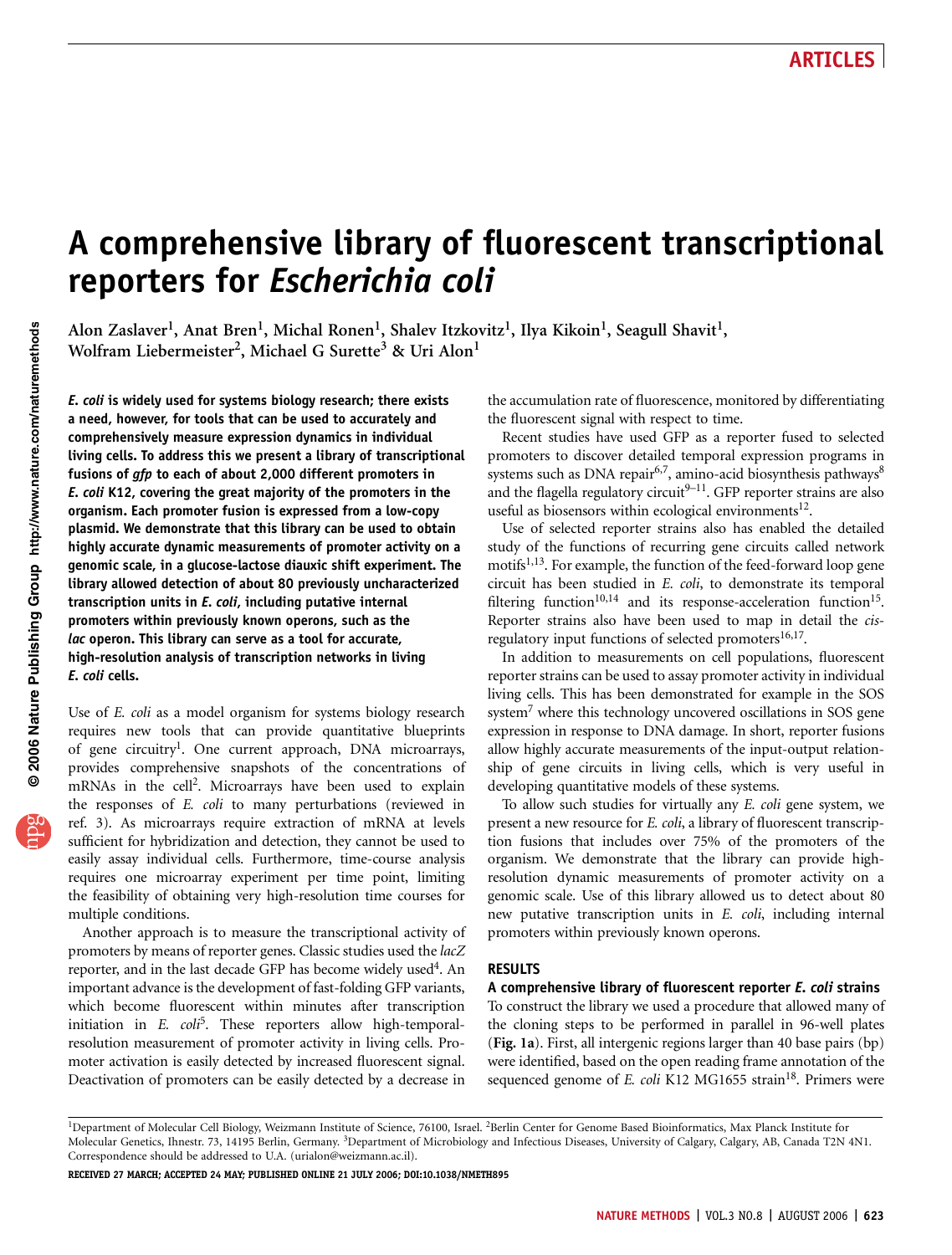

for the construction of the reporter-strain library, and promoter activity of the reporter strains during a diauxic shift experiment. (a) The cloning steps to construct the library were carried out in 96-well plates. (b) A map of the low copy-number plasmid, pUA66, used to construct the library. The plasmid contains a kanamycin resistance gene and a fastfolding *gfpmut2* gene as a reporter gene with a strong ribosome binding site. The second plasmid used for the library construction, pUA139, is similar to pUA66, except that the restriction sites BamHI and XhoI are switched. (c) Promoter activity during growth in a diauxic shift condition. Shown are reporter strains showing detectable GFP signals above background levels. Promoter activity was determined by calculating dGFP/dt / OD. The normalized values of promoter activity are shown.

so that the cloned promoter controls the transcription of gfpmut2. The GFP variant used becomes fluorescent within less than 5 min of transcription initiation<sup>11</sup>, and is highly stable and nontoxic in E. coli. As a result, the accumulation of GFP fluorescence in these strains serves as a reporter for the rate of transcription initiation from the promoter region. Note that in contrast, DNA microarrays report mRNA concentration, which is a balance of mRNA production and degradation processes.

We sequenced over 90% of the plasmids in the library to verify the insert identity. The fraction of strains with the wrong insert region or no insert was about 5%; we removed these erroneous constructs from the library. Thus, the identity of the promoter regions in the verified library is expected to be accurate in over 99% of the reporter strains. The resulting library includes 1,820 different promoter regions.

#### High-resolution expression dynamics during diauxic shift

We used the library to measure promoter activity on a genomic scale during growth in a diuaxic shift experiment<sup>19,20</sup>. In this classic experimental condition, cells grow on a medium with limited glucose (0.03%) and abundant lactose (0.1%). The bacteria

designed to include the entire intergenic region plus about 50–150 bp into each flanking coding region. This primer design was aimed at capturing most of the transcription-regulator binding sites around the promoter (Fig. 1b and Supplementary Fig. 1 online).

We amplified the intergenic regions flanked by 50–150 bp into the adjacent coding regions, which we termed 'promoter regions'. We cloned the products into one of two reporter plasmids according to their orientation in the chromosome (Fig. 1b). The plasmids are low copy with a pSC101 origin and include gfpmut2 with a strong ribosome binding site as the reporter gene. We used a cloning site upstream of gfpmut2 to clone the promoter region, first grow on glucose without using lactose. When glucose is expended, growth is slowed for about 30 min. The cells then resume growth using lactose. Finally the cells reach stationary phase in which growth stops.

We assayed the promoter activity of the different promoters in our library by growing cells in 96-well plates within a multiwell fluorimeter-photometer (denoted automated fluorimeter; for details see Supplementary Note online). The automated fluorimeter allowed growth with shaking and temperature control, and measured cell density (OD at 600 nm) and GFP fluorescence (535 nm) every 7 min over  $\sim$  20 h of growth, resulting in 178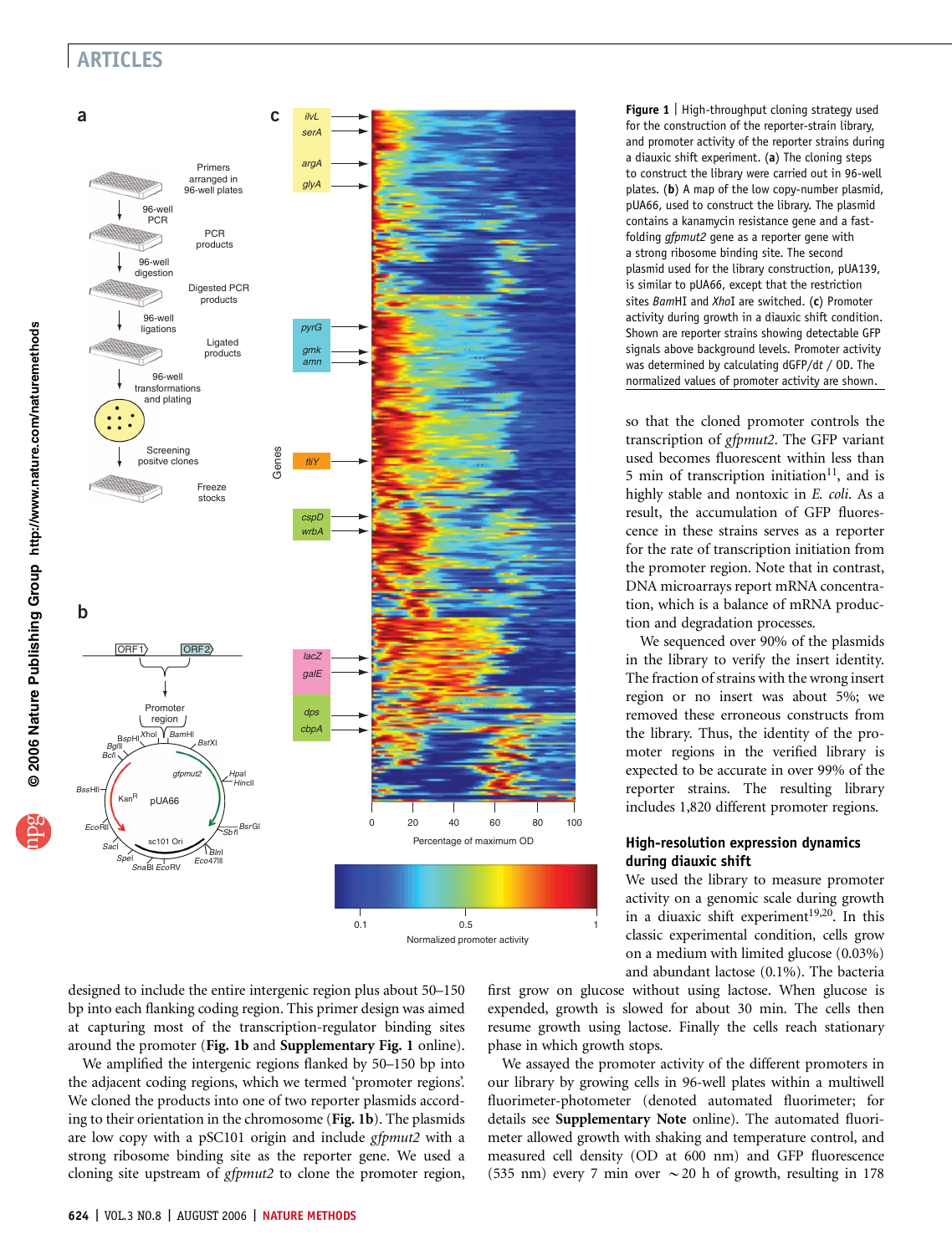

Figure 2 | Gene expression dynamic profiles of reporter strains from diverse systems as measured during the diauxic shift experiment. (a-d) Measurements of the three strains lacZ, galS and galE for 0D normalized to the maximal level of each growth curve (a). Inset is a zoom-in of the diauxic shift time period ( $\sim$ 3.5 h). GFP/OD (b). Promoter activity (dGFP/dt / OD; c). Promoter activity (dGFP/dt / OD) normalized by the maximal level (d). (e–h) Normalized promoter activities of representative reporter strains from different cellular systems: ribosomal protein genes (e), nucleotide biosynthesis genes (f), amino-acid biosynthesis genes (g) and stationary phase genes (h). The vertical dashed lines indicate the time of diauxic shift ( $\sim$ 3.5 h) and time of entry into stationary phase ( $\sim$  6.5 h).

time points per reporter strain. The entire data set for 1,820 strains includes over 300,000 data points.

We assayed day-to-day reproducibility by repeating the experiment on two separate days. This repeat experiment shows mean day-to-day errors of about 10% (data not shown), in agreement with previous measurements on 80 strains from the library<sup>8</sup>. We found that the OD signal of the different reporter strains was very similar (Supplementary Fig 2 online). After a short lag phase (not shown), the cells grew exponentially with a growth rate of  $0.8 \pm 0.15$ doublings per hour. Then, at about 3.5 h of growth, the cells stopped growing for about 30 min (diauxic shift), and resumed exponential growth until they entered stationary phase at about 6 h. We allowed the cells to grow for an additional 14 h to include deeper stationary phase conditions.

About 60% of the reporter strains showed detectable fluorescence levels above background throughout all time points under this experimental condition. The temporal resolution of this experiment allows measurement of the promoter activity, defined as the rate of GFP production from the promoter region. This is given by the time derivative of the fluorescence signal, normalized by the OD,  $\beta = dGFP/dt / OD$ , where GFP is the background-subtracted fluorescence signal and OD is the background-subtracted OD signal. Figure 1c shows the promoter activity of reporter strains which exhibited substantial expression levels during the diauxic shift experiment. The promoter activity profiles were clustered (see Supplementary Note). We found that many genes have a strong promoter activity during early and midexponential phase. A substantial number of promoters  $(\sim 25\%)$  show considerable activity at the transition between exponential and stationary phase $2^1$ .

Promoter activity measurements reveal detailed gene-expression dynamics. Here we report several features of the data; additional analysis will appear elsewhere. In the lac and gal sugar utilization systems, we found that promoter activity increases before the cells begin slow growth owing to the diauxic shift phase (time of upregulation is  $\sim$  2 h, whereas cells begin slow growth at  $\sim$  3.5 h; Fig. 2a). In fact, promoter activity reached its maximal levels at about the time that growth begins to slow down at 3.5 h. The present measurement thus suggests that the cells might anticipate the shift as glucose levels decrease but before growth stops.

Other gene systems, such as translation apparatus genes, nucleotide biosynthesis genes and amino acid biosynthesis genes, showed expression that was high in the rapid growth phases of the experiment (before and after the shift) and low in stationary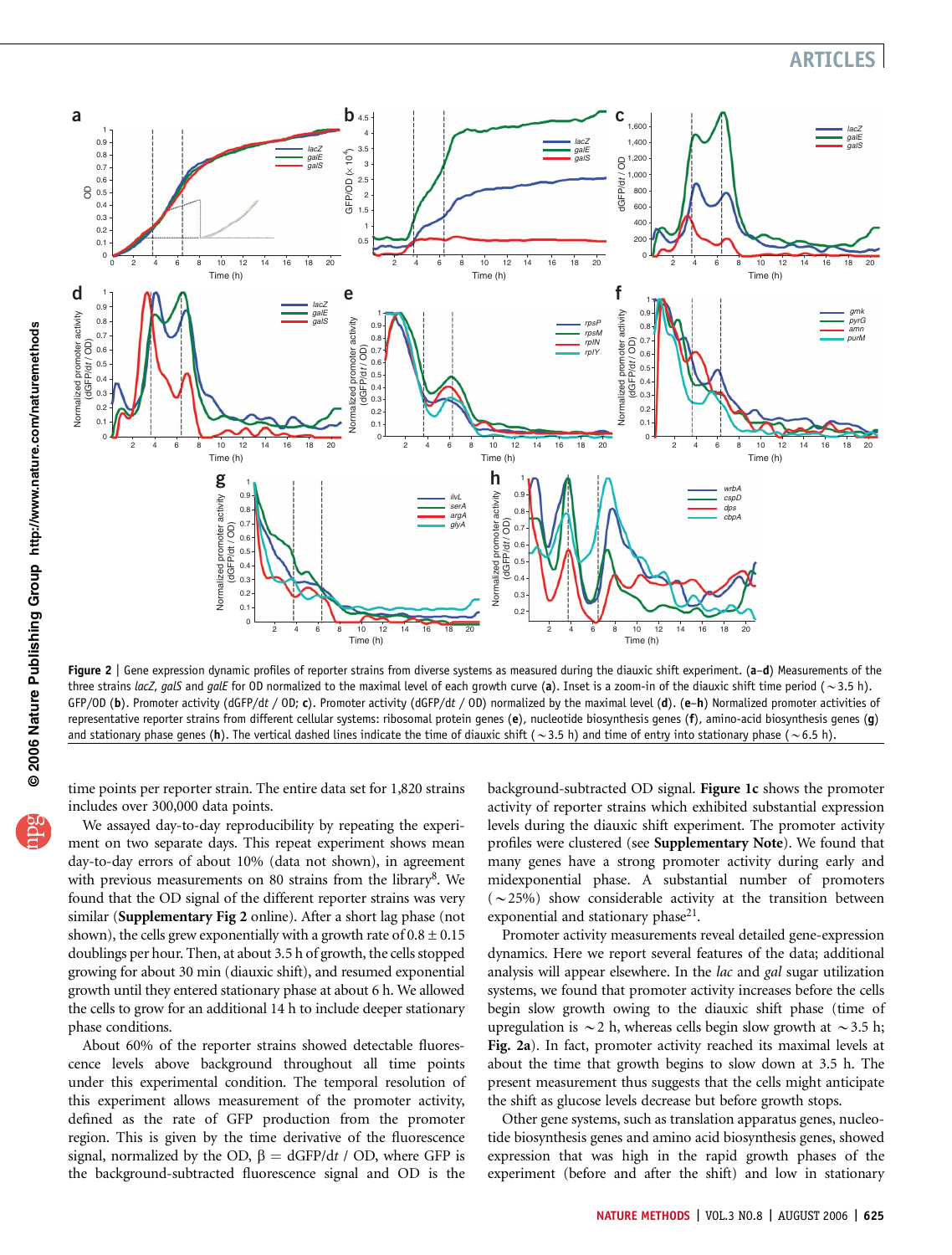

phase (Fig. 2e–g). Genes coding for ribosomal proteins showed a moderate increase in promoter activity at the second exponential growth (after the diauxic shift), which peaked at the time of entry to stationary phase (Fig. 2e). Other genes, such as stress genes and stationary phase genes, showed relatively high promoter activity in stationary phase (Fig. 2h). Many of these genes were also activated upon the transient growth arrest during diauxic shift, suggesting that this pause in growth exhibits stationary phase–like expression patterns<sup>21</sup>. This result agrees with a 17-timepoint microarray experiment under similar diauxic shift conditions<sup>19</sup>.

#### Previously uncharacterized promoters in E. coli

The library also allowed detection of new putative promoters. The library was constructed systematically to include intergenic regions longer than 40 bp. As a result, the library includes 154 intergenic regions, which are not known to correspond to separate transcription units according to the EcoCyc Version 9.0 database<sup>22</sup>. We found that 78 of these previously uncharacterized promoter regions show detectable fluorescence in at least one out of the four conditions that we tested (Fig. 3a). The fluorescence was well above the background levels determined by use of a promoterless control vector. Ten of these correspond to regions between genes within a previously characterized operon (Fig. 3b). Many of the putative promoters were differentially active when grown on different media (Fig. 3a).

For example, we found strong promoter activity from a region of 88 bp between fliZ and fliY within the fliAZY operon (Fig. 3b), an (a) Expression levels of selected reporters for previously uncharacterized promoters. The reporter strains were grown in minimal medium supplemented with either 0.4% arabinose, 0.2% casamino acids, 0.4% glucose or 0.4% succinate for 16 h, and then assayed for OD and GFP levels. (b) Structure of operons (according to EcoCyc Version 9.0 database<sup>22</sup>), in which new internal promoter activity was found. Solid arrows indicate the known promoter of the operon, and dashed arrows indicate the location of the previously uncharacterized internal promoter (upstream of the genes highlighted in blue).

operon related to flagella synthesis. This reporter plasmid is termed fliY. The expression of the fliAZY operon is known to be regulated by the flagella master regulator flhDC in a promoter upstream of  $fliA^{23,24}$ . We used real-time PCR to measure endogenous mRNA levels of both fliA and fliY. We found that fliY mRNA is expressed in strains and conditions in which fliA mRNA is not (Supplementary Fig. 3 online), supporting the existence of an internal promoter in this operon. Inspection of the 88-bp intergenic region revealed a short sequence (31 bp from start of translation), which differs only by one base from the  $\sigma_S$  consensus sequence (**Supplementary** Fig. 4 online) that characterizes genes regulated under stress conditions. Two point mutations in this site on the reporter plasmid resulted in a fourfold reduction in expression level across different conditions when compared to the wild-type reporter plasmid (Supplementary Fig. 4). Such an internal fliY promoter was characterized in the Salmonella typhimurium fliAZY operon<sup>25</sup>.

An additional example is detection of promoter activity in an internal region upstream of *lacY* within the *lacZYA* operon<sup>20</sup>. Realtime PCR confirmed the independent production of lacY mRNA in mutant strains, which are defective in their lacZ transcriptional activity (Supplementary Fig. 5 online). Measurements of promoter activity of both lacZ and lacY under different conditions (Fig. 3a and Supplementary Fig. 5), revealed differential promoter activity dynamics. In contrast, we detected no transcriptional activity for a 66-bp region between lacYand lacA (data not shown). These results suggest that a previously unknown internal promoter may exist within the well-studied lac operon.

#### **DISCUSSION**

This study presents a library of fluorescent reporter strains in which GFP is used to assay promoter activity in E. coli. This library can be used to obtain accurate high-resolution dynamics of promoter activity in living cells. In addition, the library enables the identification of many new transcriptional regulatory regions, as well as internal promoters in well-characterized operons, such as the lac operon. Moreover, the fact that selected DNA regions on a plasmid can be easily mutated enables the identification of cis-regulatory sites in the promoter regions.

It is important to note that the new transcriptional units revealed in this study are based on GFP fusion constructs. Although we provided additional supporting data for two promoters, fliY and lacY, each of the new promoters reported herein should be studied by additional analysis. The new promoters should therefore be considered as putative promoters.

The reporter library might report for additional effects beyond the activity of individual promoters. Some of the fusions contain 5¢ untranslated region (UTR) segments of the original operons. Therefore, the reported fluorescence may reflect some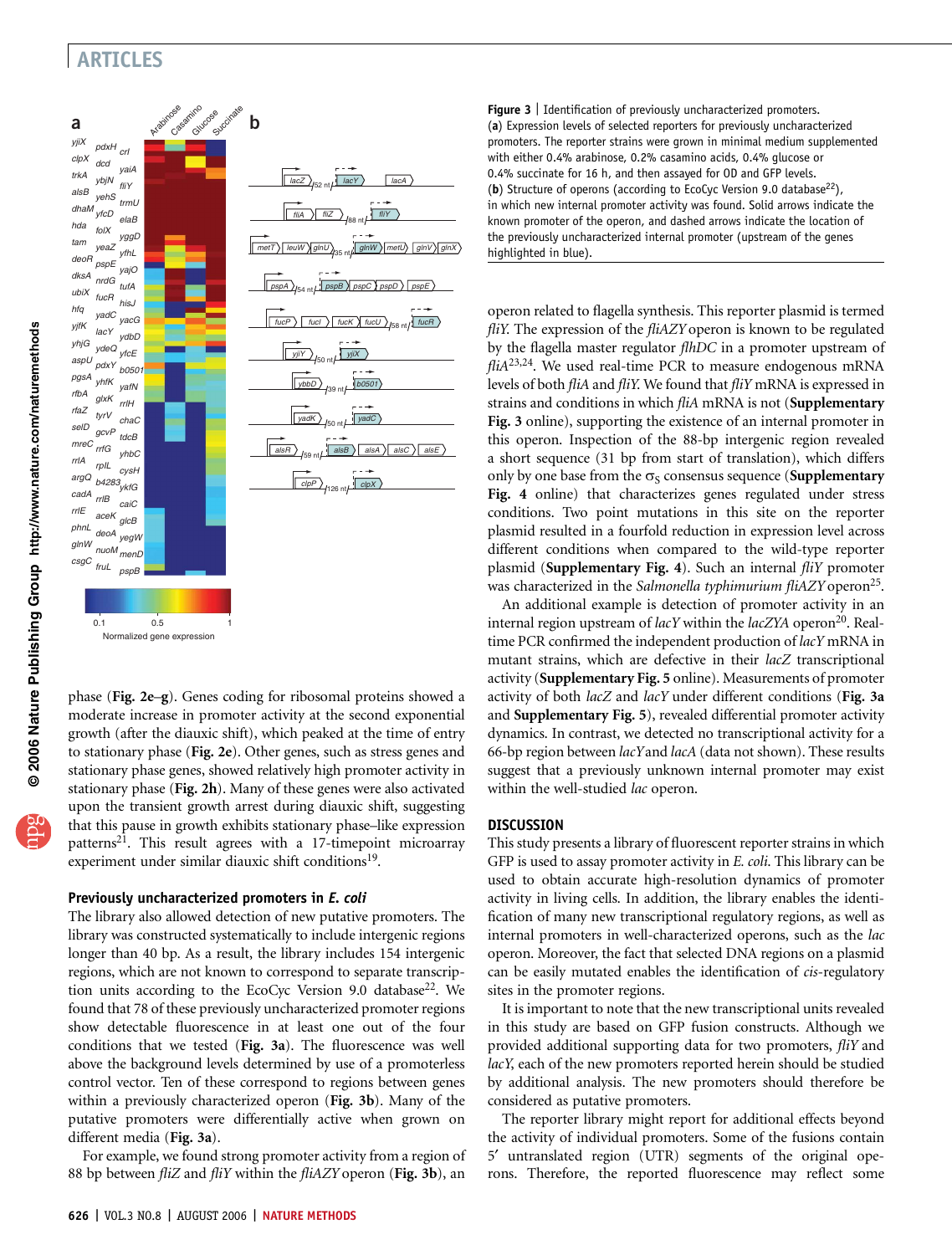post-transcriptional regulation (for example, if there are mRNA stability determinants in the 5' UTR). Furthermore, the intergenic regions sometimes contain multiple promoters, and thus, the reported fluorescence reflects their combined effects.

It would be interesting to integrate our library with complementary genomic techniques in E. coli. The recently constructed knockout library of E. coli genes is a good example (http://ecoli. aist-nara.ac.jp/). Such studies will contribute to the goal of understanding E. coli on the systems level<sup>22,26</sup>. It would also be interesting to use the present high-throughput cloning approach to construct a library of translation fusions for E. coli. A library of fluorescent translational fusions was recently reported for the yeast *S. cerevisiae*<sup>27</sup>.

The present library also allows genome-scale measurements of promoter activity in individual cells. High-throughput flow cytometry can be used to obtain measurements of cell-to-cell variability in gene expression<sup>28</sup>. High-throughput microscopy can also be used to assay dynamics in individual cells, as was demonstrated for the SOS DNA repair system<sup>7</sup>. Such studies can help us to understand the stochastic elements of the behavior of gene networks in individual cells<sup>29,30</sup>. The present approach can be used to construct libraries also for other bacteria.

We hope that the present resource will stimulate research aimed at understanding E. coli both on the level of individual systems and network motifs, and on the level of computation and regulation across the entire organism.

#### **METHODS**

Primer design. We systematically constructed the present library by amplifying each promoter region and fusing it to a GFP reporter, unlike random reporter insertion approaches. We designed primers to flank intergenic regions longer than 40 bp. The E. coli MG1655 K12 open reading frame (ORF) coordinates were based on the sequenced genome<sup>18</sup>. We designed the primers using the Primer3 software to amplify the regions between two adjacent ORFs with an extension of 50–100 bp into each of the two ORFs. If we found no suitable primers, we extended the amplified region to 300 bp into each of the ORFs. We designed each of the two primers with either XhoI or BamHI restriction site–containing tails. In case the target genomic promoter region contained XhoI or BamHI sites, we used other restriction enzymes that leave the same overhang, SalI or BglII, respectively. We designed all the primers to have a melting temperature of 60 $\degree$ C to allow high-throughput multiwell PCR.

High-throughput cloning strategy. The vectors used for the reporter strain library construction contain a reporter gene, gfpmut2 (ref. 5). We used two versions of the vectors: pUA66 (Fig. 1b) and pUA139. pUA139 is the same as pUA66 except that the order of the two restriction sites, BamHI and XhoI is reversed. We used pUA66 for cloning intergenic regions upstream of genes expressed from the plus strand, and pUA139 for cloning intergenic regions upstream of genes expressed from the minus strand. We PCR-amplified intergenic regions that lie between two open reading frames pointing in opposite directions and cloned them into both vectors. We purified the plasmids using the Qiagen Plasmid Maxi kit from MG1655 K12 cells, digested the plasmids with XhoI for 7 h at 37 °C, purified the DNA and digested with BamHI for 5 h at 37  $\degree$ C. We assessed the efficiency of the digested vectors by self ligation followed by transformation.

We arranged the primers (Sigma) in 96-well plates (Fig. 1a) and carried out 96-well PCR (Symport). We used E. coli K-12 MG1655 genomic DNA as template and the Expand High-Fidelity PCR system (Roche). PCR conditions were 95  $^{\circ}$ C for 10 min, then 24 cycles of 95 °C for 30 s, 60 °C for 1 min and 72 °C for 1 min, and a final step at 72  $\mathrm{^{\circ}C}$  for 5 min. We verified product size on 96-lane 1% agarose gel. Next we purified PCR products using a 96-well PCR purification kit (Qiagen), and double digested the PCR products for 6 h at 37 °C with XhoI and BamHI. In cases in which the restriction site of the primers was designed to be SalI or BglII, we digested the products in two steps. All digestions steps were done in 96-well plates (Symport). We purified the digested PCR products using a 96-well PCR purification kit (Qiagen).

We ligated purified PCR products (T4 ligase; Roche) overnight at room temperature (18–25  $^{\circ}$ C) with the corresponding vectors in 96-well plates (Fig. 1a). Transformation was done in high-brim 96-well plates to  $CaCl<sub>2</sub>$  competent MG1655 cells. We plated the transformants on 9-cm LB-agar plates containing 25 µg/ml kanamycin. We screened for positive colonies by colony PCR in 96-well plates using primers designed for the upstream and the downstream region of the two restriction sites, BamHI and XhoI. Primer 1, 5¢-CCATTAACATCACCATCTAA-3¢, and primer 2, 5¢-CCAGCTGG CAATTCCGACGT-3'. We loaded the products on a 96-well agarose gel to verify the size of the corresponding inserts. We prepared frozen stocks (25% glycerol) of the reporter strains in 96-well plates. The reporter library can be obtained from Open Biosystems.

Additional methods. Descriptions of real-time PCR measurements, construction and expression of reporter strains, growth in the automated fluorimeter and analysis of gene expression profiles are available in the Supplementary Note.

URL. A complete list of reporter strains and data are available (http://www.weizmann.ac.il/mcb/UriAlon/index.html).

Note: Supplementary information is available on the Nature Methods website.

#### ACKNOWLEDGMENTS

We thank R. Rosenberg, H. Sberro, I. Alaluf, P. Bashkin, K. Pabbaraju and J. McClure for assistance, M.B. Elowitz, S. Falkow, S. Leibler, B. Wanner and all members of our laboratories for discussions. We thank the US National Institutes of Health, the Israel Science Foundation, Minerva, the Human Frontier Science Program and the Kahn Family Foundation for support.

#### COMPETING INTERESTS STATEMENT

The authors declare that they have no competing financial interests.

Published online at http://www.nature.com/naturemethods/ Reprints and permissions information is available online at http://npg.nature.com/reprintsandpermissions/

- 1. Alon, U. An introduction to systems biology: design principles of biological circuits (CRC press, USA, 2006).
- 2. Brown, P.O. & Botstein, D. Exploring the new world of the genome with DNA microarrays. Nat. Genet. 21, 33–37 (1999).
- 3. Dharmadi, Y. & Gonzalez, R. DNA microarrays: experimental issues, data analysis, and application to bacterial systems. Biotechnol. Prog. 20, 1309–1324 (2004).
- 4. Southward, C. & Surette, M.G. The dynamic microbe: green fluorescent protein brings bacteria to light. Mol. Microbiol. 45, 1191-1196 (2002).
- 5. Cormack, B.P., Valdivia, R.H. & Falkow, S. FACS-optimized mutants of the green fluorescent protein (GFP). Gene 173, 33-38 (1996).
- 6. Ronen, M., Rosenberg, R., Shraiman, B.I. & Alon, U. Assigning numbers to the arrows: parameterizing a gene regulation network by using accurate expression kinetics. Proc. Natl. Acad. Sci. USA 99, 10555-10560 (2002).